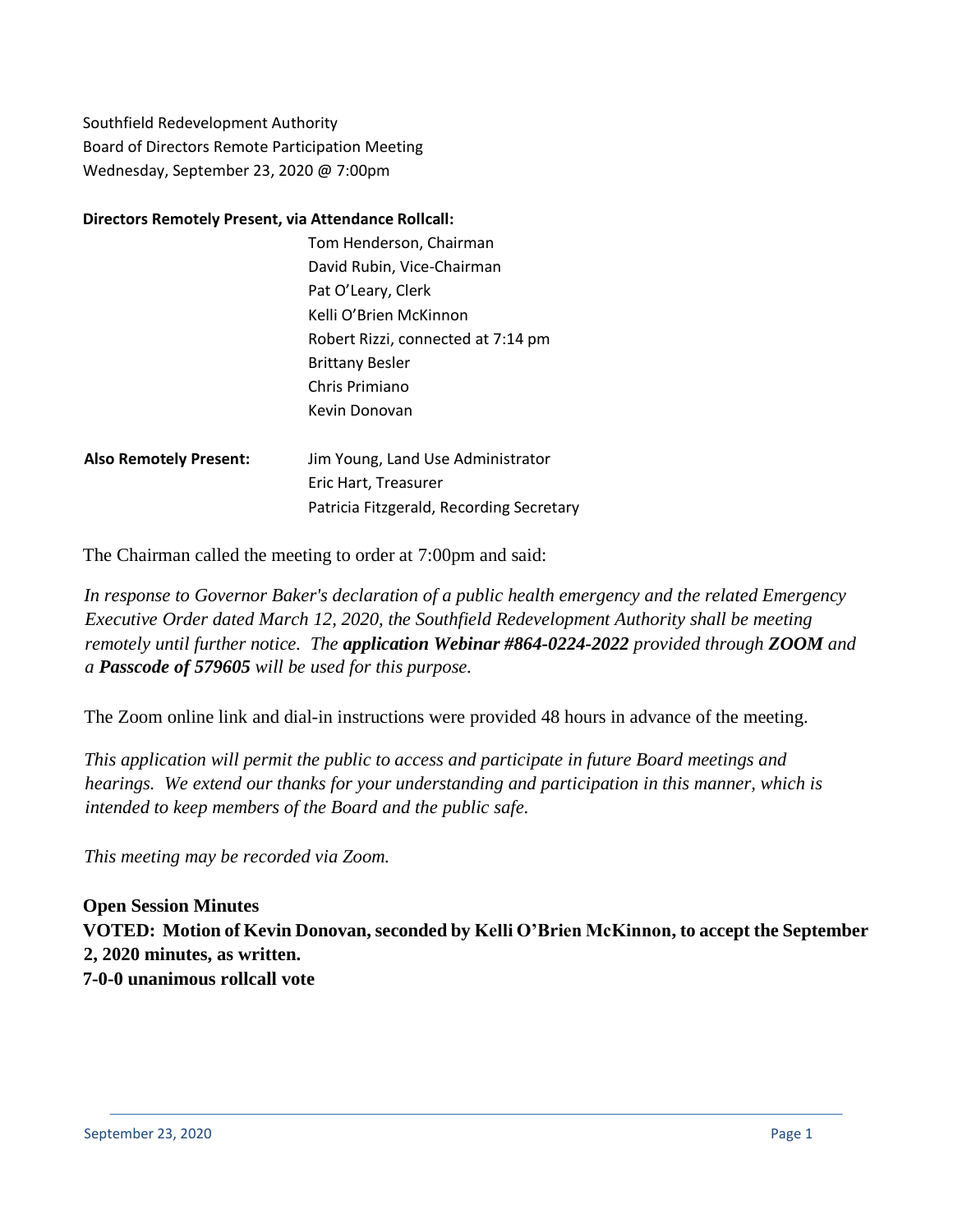### **Special Permit Granting Authority**

*Recreation Complex – Extension of the beer and wine sales period to December 31, 2020; applicants are Union Point Sports, LLC and MMCUP, Inc.* 

Mr. Young said the Recreation Complex modular building fit out is behind schedule. To be consistent with the Town of Weymouth liquor license, he would like to add MMCUP onto SRA's approval regarding the beer and wine license. He said this is a new company connected to the Abington Ale House. Mr. Young added that this will also extend the date to Dec.  $31<sup>st</sup>$  so it matches any initial license issued by the Town of Weymouth.

## **VOTED: Motion of Chris Primiano, seconded by Kelli O'Brien McKinnon, to grant an extension of the beer and wine sales period to December 31, 2020 and to include MMCUP as applicant 7-0-0 unanimous rollcall vote**

**Treasurer's Report -Arbitrage Compliance Policy discussion and possible vote** This discussion was continued to the next meeting.

#### **-Transfers**

• Transfer \$20,000 from the Reserve Account to the Enterprise Fund The funds are to be used to perform monthly maintenance activities at sewer pump station #1. Activities to include: (10) site visits by Williamson to check pumps, motors, control panel, alarms, clean pressure transducer, clean float switches, adjust water levels (as necessary for WWS pumping), etc., (10) site visits by Waste Water Services to pump solids/grease mat and dispose off-site, and (2) site visits by Williamson to inspect and tune-up the backup generator.

• Transfer \$5,000 from the Reserve Account to the Rent/Lease Records Storage Account The funds are to be used for monthly rental fees and related moving expenses associated with the offsite storage of SRA's legal library, finance records and site environmental remediation documents.

• Transfer \$40,000 from the Stabilization Fund to a new Route 18 Sewer Improvements Fund The funds are to be used to pay for the design work for the improvements to the Route 18 sewer system. The improvements are required to allow the system to handle future flows from Union Point. Due to the current construction schedule for Route 18, it is necessary to complete the sewer work prior to final paving in the Spring. It is expected that these funds will be reimbursed through the anticipated 2020 Infrastructure Bond proceeds.